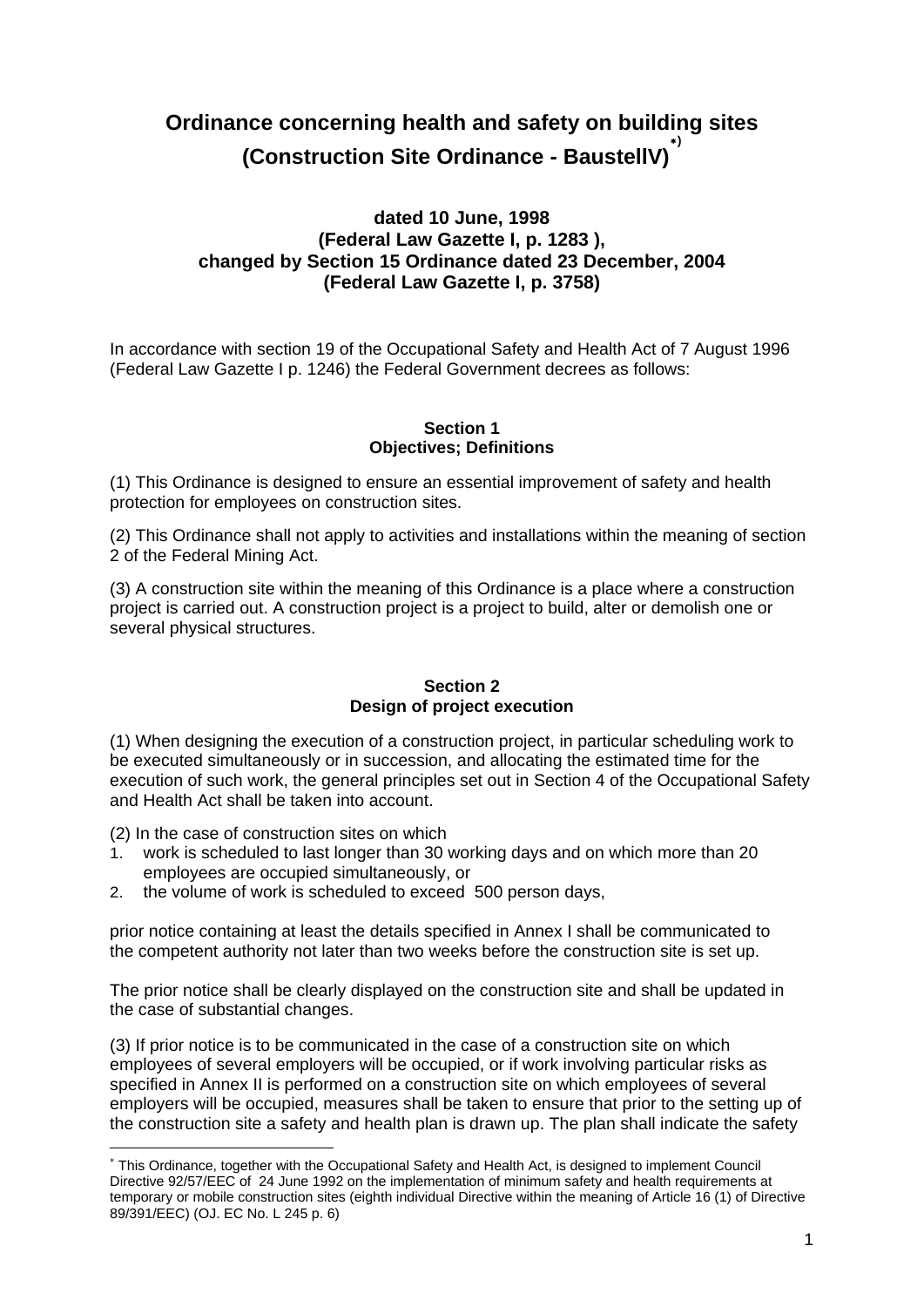and health provisions applicable to the construction site concerned and shall also include specific measures concerning work involving particular risks set out in Annex II. When necessary, industrial activities taking place on the site shall be taken into account, when drawing up the plan.

## **Section 3 Co-ordination**

(1) For any construction site on which employees of several employers will be occupied one or several suitable co-ordinators shall be appointed. The client or the third party authorised by him in accordance with Section 4 may themselves perform the duties of the co-ordinator.

(1a) By authorising suitable co-ordinators, the client or any third party authorised by him is not absolved from responsibility.

- (2) When planning the execution of the construction project the co-ordinator shall
- 1. co-ordinate the measures set out in Section 2 (1),
- 2. draw up, or cause to be drawn up, the safety and health plan, and
- 3. prepare a file containing relevant safety and health information to be taken into account during any subsequent work on the physical structures.

(3) During project execution the co-ordinator shall

- 1. co-ordinate implementation of the general principles set out in Section 4 of the Occupational Safety and Health Act,
- 2. see to it that employers and contractors without employees meet their obligations under this Ordinance,
- 3. make, or cause to be made, any adjustments to the safety and health plan in cases where substantial changes in project execution have occurred.
- 4. organise co-operation among employers, and
- 5. co-ordinate arrangements to check that the working procedures are being correctly implemented by employers.

#### **Section 4 Authorisation**

The measures specified in Section 2 and Section 3 (1), 1st sentence, shall be taken by the client unless he has authorised a third party to take the measures in independent responsibility.

#### **Section 5 Obligations of employers**

(1) When the work is carried out employers shall take the necessary safety and health measures, in particular as regards

- 1. the maintenance of working equipment,
- 2. arrangements for the storage and disposal of working substances and waste, in particular hazardous substances,
- 3. adaptation, based on progress made with the site, of the time for the execution of work,
- 4. co-operation between employers and contractors without employees,
- 5. interaction between work on the construction site and other industrial activities at the place within which or in the vicinity of which the former work is carried out

and shall take into account directions from the co-ordinator for safety and health matters as well as the provisions of the safety and health plan.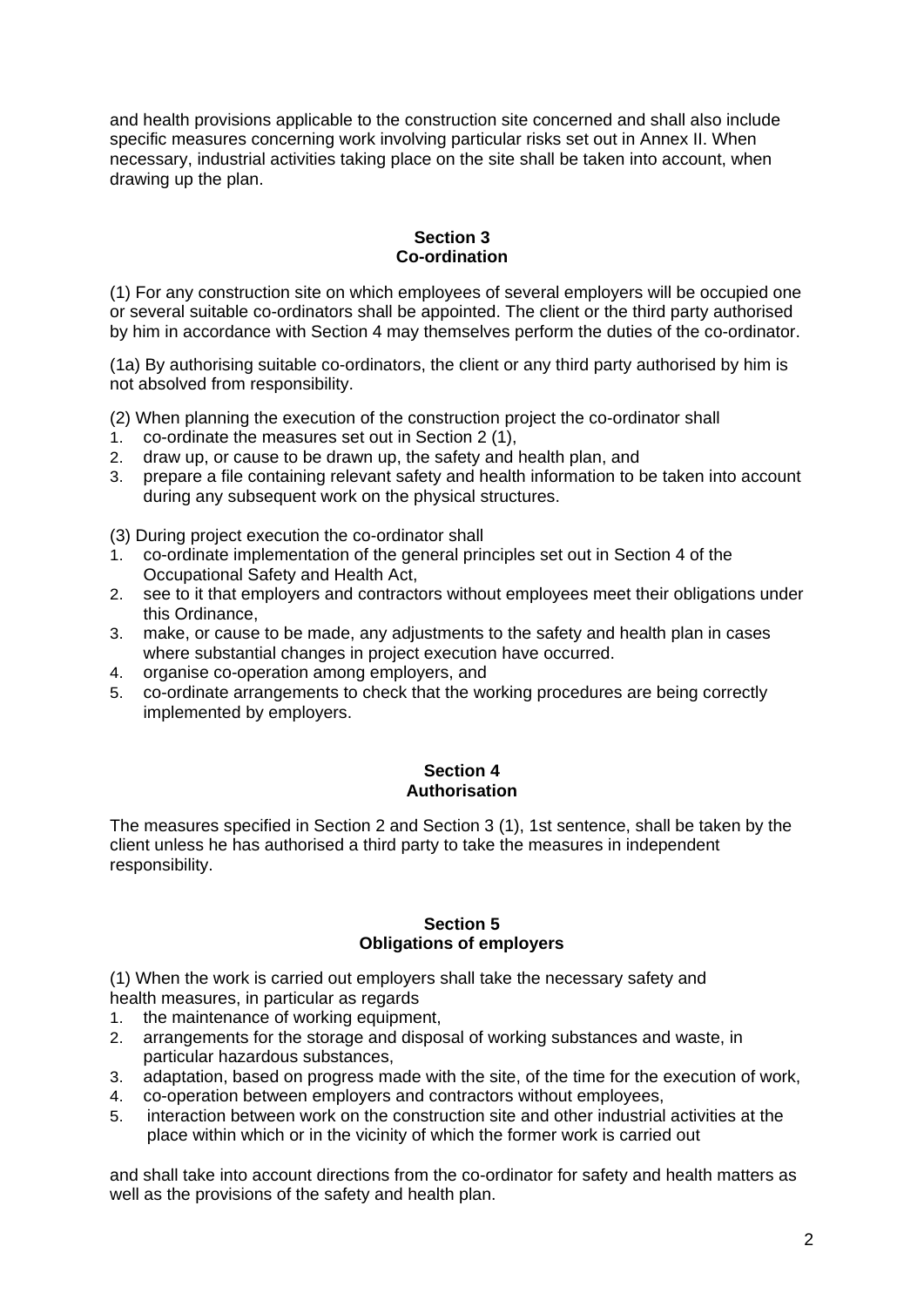(2) Employers shall inform employees, in comprehensible form and language, about the protective measures taken on their behalf.

(3) The employers' responsibility for the fulfilment of their safety and health obligations shall not be affected by the measures specified in Sections 2 and 3.

### **Section 6 Obligations of other persons**

In order to guarantee the workers' safety and health, contractors without employees working on a construction site shall also comply with the applicable safety and health provisions. They shall take into account directions from the co-ordinator for safety and health matters as well as the provisions of the safety and health plan. Sentences 1 and 2 shall also apply where employers are personally working on the construction site.

#### **Section 7 Administrative offences and penal provisions**

(1) Any person who, deliberately or through negligence,

- 1. in violation of Section 2 (2) 1rst sentence together with Section 4, fails to communicate to the competent authority a prior notice or fails to communicate it correctly, completely or in due time, or,
- 2. in violation of Section 2 (3) together with Section 4, 1rst sentence, fails to take measures to ensure that prior to the setting up of the construction site a safety and health plan is drawn up,

shall be guilty of an administrative offence within the meaning of Section 25 (1) No. 1 of the Occupational Safety Act

(2) Any person who, through deliberate acts referred to in paragraph 1, endangers a worker's health or life, shall be guilty of a criminal offence under Section 26 (2) of the Occupational Safety and Health Act.

#### **Section 8 Entry into force**

(1) This Ordinance shall enter into force on the first day of the calendar month following its promulgation.

(2) For construction projects the execution of which started before 1 July 1998, the previous provisions shall remain applicable.

The Bundesrat has given its consent.